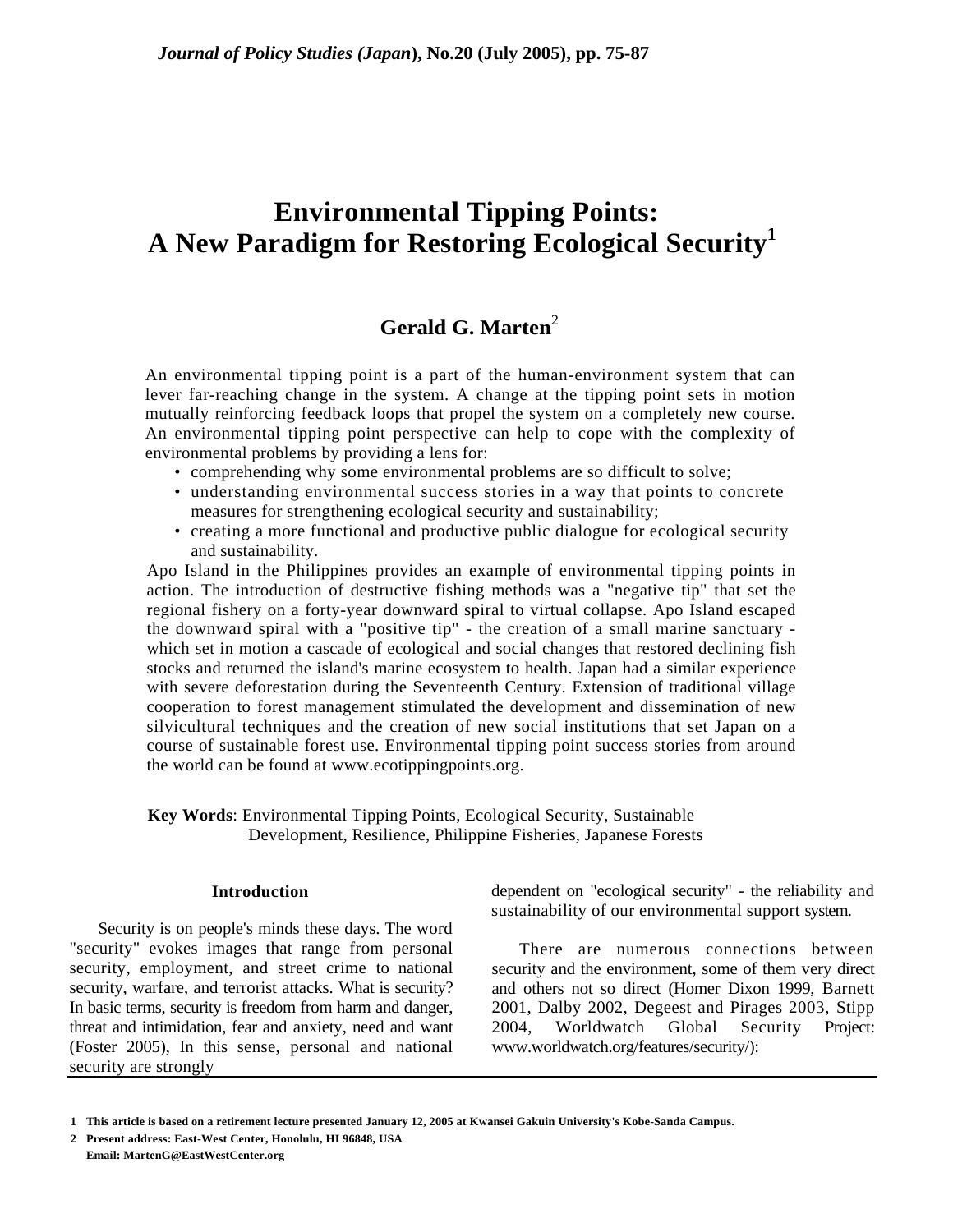- Collapse of services from environmental support systems can make it impossible for people to meet their basic needs.
- Deterioration of the land's food production capacity has forced millions of people in various parts of the world to migrate from countryside to city and from poor nations to affluent ones.
- Conflict between nations for land, water, petroleum, or other natural resources is common.
- Wars for regional autonomy or independence are fueled by the aspiration of regional minorities to control and benefit from their own natural resources when national elites are exploiting and degrading their resources.
- Where employment prospects are diminished by environmental deterioration, bitter young men provide ready recruits for international terrorism.

I believe it was the significance of ecological security for Japan's future that motivated Kwansei Gakuin University to designate human ecology as a central theme for the School of Policy Studies, As the science of human-environment interaction, human ecology addresses the practical question of what makes human-environment systems sustainable or not sustainable. A central question for me while teaching human ecology in the School of Policy Studies has been the connection between the science of human ecology and its practical application. In other words, "How can human ecology contribute to sustainable development?"

A fully satisfying answer to this question has been elusive. Human-environment systems are so complex, it is virtually impossible to comprehend the implications of all the connections. Human ecology can contribute to sustainable development by raising environmental awareness and pointing to the often not-so-obvious ecological consequences of our actions, but ecological predications are typically not as precise as we might desire. Moreover, it is simply beyond human capacity to fix piecemeal everything that goes wrong when a human-environment system is not sustainable. Most things that we can do have little effect against powerful social forces such as the human population explosion, globalization, urbanization, and a consumer society that imposes ever increasing demands on the environment social forces that are reducing sustainability and undermining our ecologicai security. Though we are winning some of the battles for sustainability, we seem to be losing the war.

Human ecology can best contribute to sustainable

development if it offers better perspectives (i.e., paradigms) on the environment than the perspectives that have gotten us into trouble. The paradigms should make sense to people who are not environmental specialists, so everyone can understand them and make good use of them. I believe I have found such a paradigm, and I call it "environmental tipping points".

## **What are Environmental Tipping Points?**

The expression "tip point" was first used by Grodzins (1957) to refer to a very particular threshold. The "tip point" was the percentage of non-white residents in a previously white neighborhood that would precipitate a "white flight", switching the neighborhood to total occupation by non-whites. Wolf (1963) used the phrase "tipping point" to describe the same phenomenon, and Schelling (1978) applied "tipping point" to other social phenomena as well. The phrase "tipping point" was popularized by Malcolm Gladwell's best-selling book *The Tipping Point: How Little Things Can Make a Big Difference* (Gladwell 2000), which used "tipping point" to represent the point in time when a new idea "takes off", spreading rapidly through a society. Though Grozdins, Wolf, Schelling, and Gladwell did not use systems jargon such as "positive feedback loops", their use of "tipping point" reflected the amplifying effects of positive feedback loops and the power of positive feedback loops to engender change.

I use "environmental tipping point" to mean a lever that can "tip" a human-environment system from one set of mutually reinforcing processes (called a "stability domain" or "attractor basin" in systems jargon) to a stability domain that carries system change in a completely different direction, An environmental tipping point is a particular part of a human-environment system that can be changed to set in motion positive feedback loops propelling the system on a completely different course. The change that tips the system may involve an existing part of the system, or it may consist in the addition of something new.

A "negative tip" is a switch from a desirable stability domain to an undesirable one, a change from a sustainable environmental support system to deterioration of the system's services. A "positive tip" is a switch from an undesirable stability domain to a desirable one. Deterioration is turned around and the human-environment system heads toward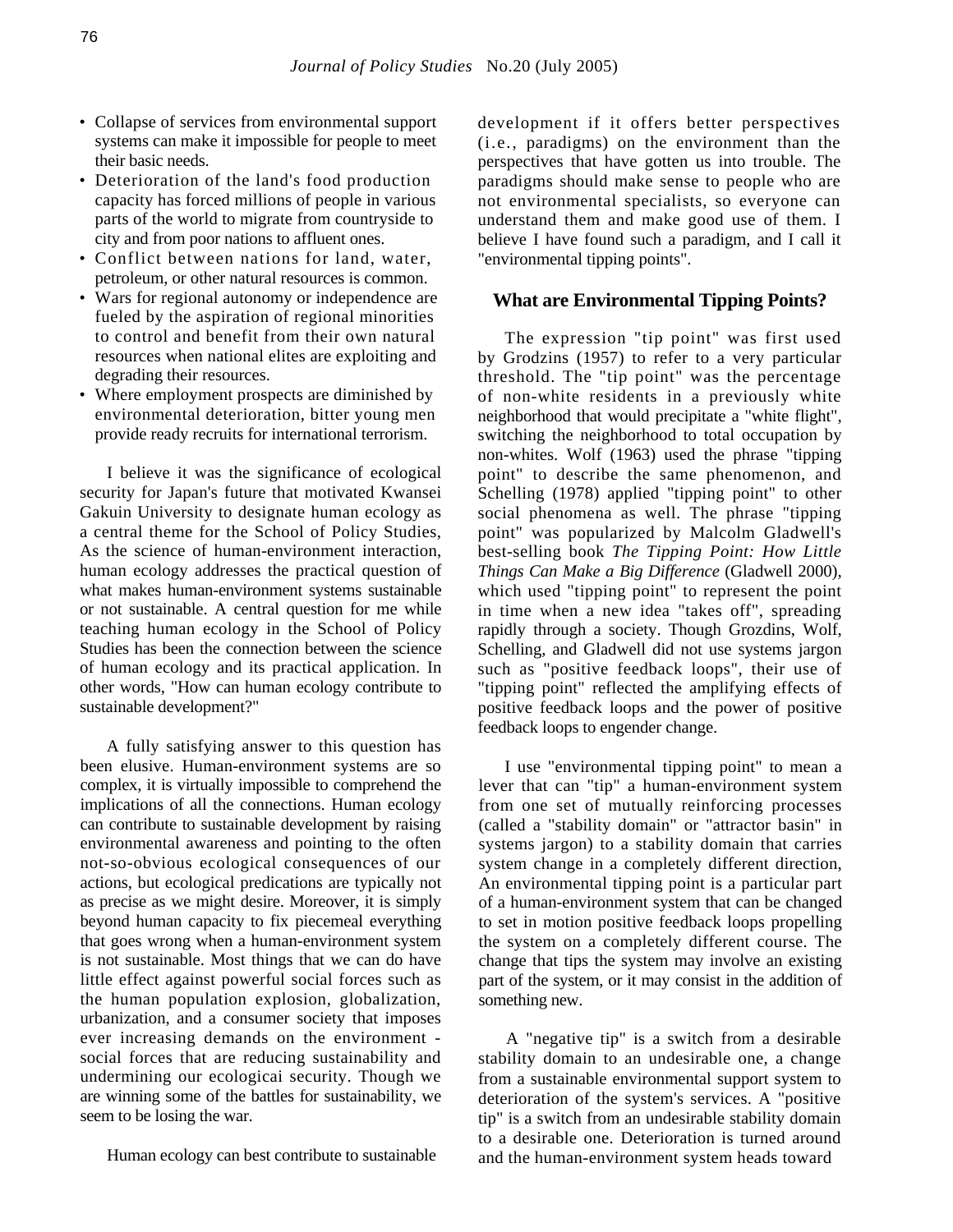greater sustainability.

## **An Environmental Tipping Point Story: Cooking Fuel, Deforestation, and Biodigesters**

In my Introduction to Human Ecology course, I have used a somewhat idealized story about "cooking fuel in India" to illustrate the essence of environmental tipping points (Marten 2001, p. 5-7; Marten et al. 2005, p. 5-8). Here is the story. For thousands of years people cut branches from trees and bushes to cook their food. This was not a problem as long as there were not too many people, but the situation changed with a dramatic increase in population during the Twentieth Century, The larger number of people cut so much fuelwood there were no longer enough trees and bushes to provide the fuel they needed. People responded by having their children search for anything that could be burned, such as twigs, crop residues, and cow dung. Fuel collection made children's labor valuable, reinforcing the incentive for large families. The population continued to increase, leading to more demand for fuel.

Intensive collection of cooking fuel had a number of serious effects in the ecosystem (Figure 1). Using cow dung as fuel reduced the quantity of dung available for use as manure on farm fields. Soil fertility declined, and so did food production. In addition, the flow of water from deforested hills to irrigate farm fields during the dry season was less than before. Soil erosion was greater, and irrigation

water contained more sediment, which settled in canals, clogging them and reducing food production even further.

Human population was the tipping point that levered the human-environment system into a vicious cycle of deforestation, fuel shortage, lower food production, and more population growth. It seemed hopeless to solve all the problems in the face of such powerful social and ecological forces. Fortunately, a single advance in energy technology offered a way to turn things around.

NGOs and governments began to introduce biodigesters to villages about twenty-five years ago. The biodigesters were large tanks in which people placed human waste, animal dung, and plant residues to ferment, creating methane gas for cooking. When the fermentation was finished, the plant and animal wastes in the tank were removed and put on farm fields as fertilizer. Because people had gas for cooking, there was less pressure on the forests for fuelwood. If other activities such as commercial logging or agricultural encroachment were not excessive, the forests began to recover, providing more and cleaner water for irrigation. Plant and animal wastes were used to fertilize the fields (after being used in biodigesters), food production increased, and people did not need a large number of children to gather scarce cooking fuel,

This story is a highly simplified representation of a very complex situation. Many factors besides fuelwood collection are responsible for deforestation



Figure 1. Cooking fuel and deforestation: chain of effects and positive feedback loops through<br>ecosystem and social system that create a vicious cycle of progressively greater environmental<br>deterioration (Source: Marten 20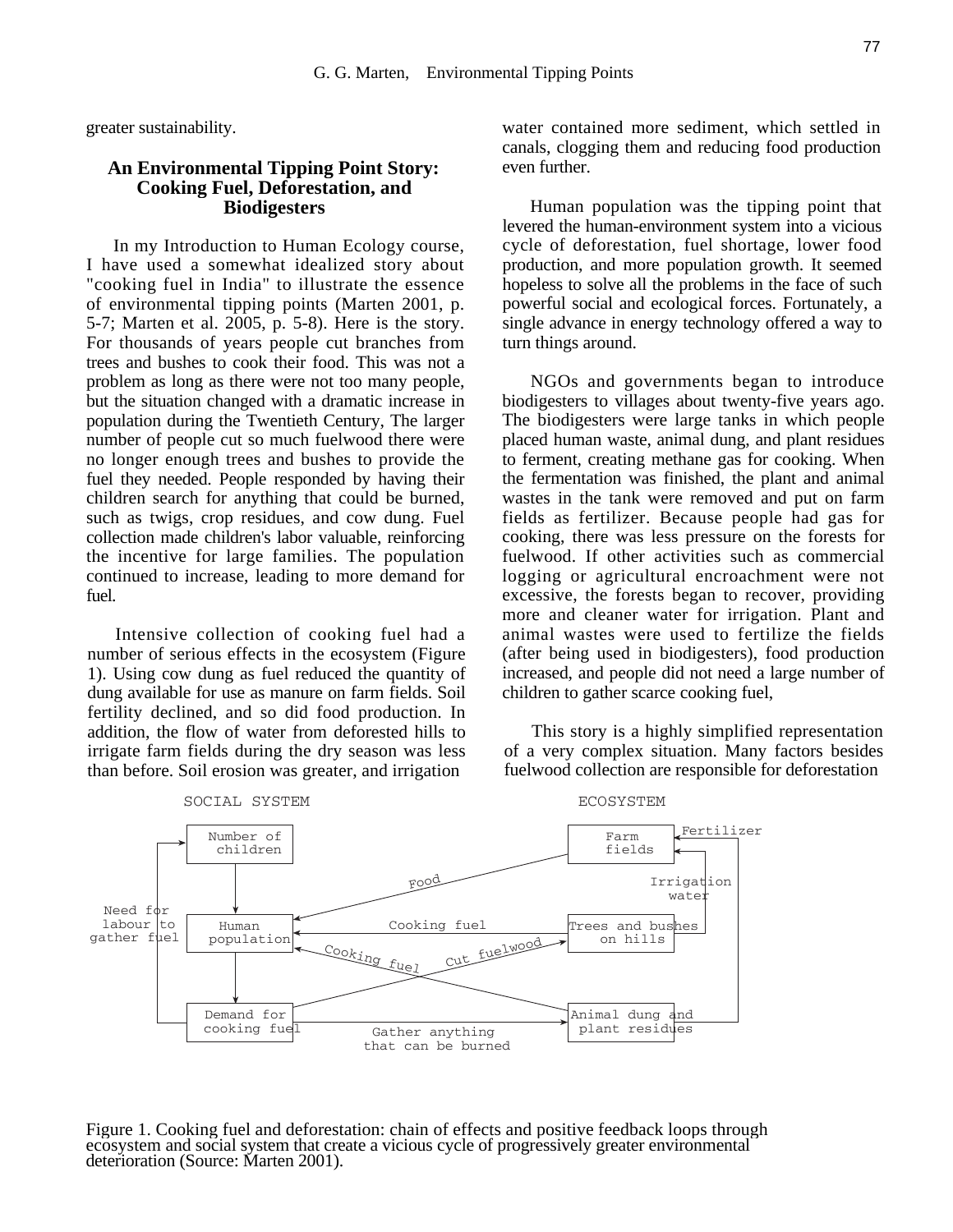and family sizes. Moreover, other technologies in addition to biogas, such as fuel-efficient cook stoves and liquid propane gas, have also reduced the demand for fuelwood. Nonetheless, biodigesters have spread through India, millions are now in use, and many of the beneficial effects have been realized. The website for the Indian government's Ministry of Non-Conventional Energy Sources (www.mnes.nic.in) summarizes what is happening at the present time.

In the story about cooking fuel and deforestation, biodigesters were a tipping point that levered the system into a stability domain reversing the feedback loops responsible for decline. The vicious cycle was transformed into a "virtuous cycle". With biodigesters in place, the feedbacks in Figure 1 reinforced efforts to solve the problems instead of nullifying those efforts.

Environmental tipping points provide a paradigm of hope in a world of accelerating environmental deterioration by offering an alternative to micro-management. The information, material, and energy inputs to micromanage solutions for the myriad environmental problems that we face are simply beyond human capacity. Environmental tipping points are not magic bullets to solve environmental problems overnight. But in a world of limited resources and powerful social and ecological currents, they are efficient ways to help the self-organizing powers of nature and human nature to move environmental support systems toward greater health.

# **Apo Island: A Story of Fisheries Collapse and Salvation**

In September 2004 I went to Apo Island with my Workshop *(Jishuu)* class to do human ecology field research. The island provided a relatively simple but very instructive case study for exploring how environmental tipping points work in practice.

Apo is a small island (78 hectares), 9 kilometers from the coast of Negros in the Philippine archipelago. The island has 145 households and a resident population of 710 people. Almost all the men on the island are fishermen. The main fishing grounds are in the area surrounding the island to a distance of roughly 500 meters, an area with extensive coral reefs and reaching a water depth of about 60 meters. Fishermen use small, paddle-driven outrigger canoes, though a few

fishermen (particularly younger ones) have outboard motors on their canoes. The main fishing methods are hook and line, gill nets, and bamboo fish traps.

Apo Island's "negative tip" started about forty years ago. Before then, the fishery was healthy and sustainable, providing ample harvest to support fishermen and their families. During the years following World War II the growing human population and increasing fishing pressure made the fishery increasingly vulnerable to unsustainable fishing. The "negative tip" came with the introduction of four destructive fishing methods to the Philippines:

- Dynamite fishing, which started with explosives left over from World War II and gained momentum by the 1960s;
- *Muro-ami* (from Japan). Fish are chased into nets by pounding on coral with rocks.
- Cyanide, introduced during the 1970s for the aquarium fish trade. Aquarium fish are no longer collected in this region, but cyanide remained.
- Small-mesh nets. Worldwide marketing of newly developed nylon nets brought small-mesh beach seines and other small-mesh nets to the region in the 1970s.

Dynamite, cyanide, *muro-ami,* and small-mesh nets are more effective than traditional Filipino fishing methods, but they are seriously detrimental to the sustainability of the fishery. Not only do they make overfishing and immature fish harvesting easier, they also damage fishing habitat. These fishing methods have been illegal since regulations were imposed in the early 1980s. The Philippine Coast Guard and National Police are responsible for enforcing fishing regulations, but the massive expanse of fishing areas under their jurisdiction has made it virtually impossible for these agencies to stop destructive fishing.

The introduction of destructive fishing methods set in motion a vicious cycle of declining fish stocks and greater use of destructive methods to compensate for deteriorating fishing conditions. Damage to the coral reef habitat is now extensive throughout much of the Philippines, and fish stocks in the most degraded areas are down to 5-10% of what they were fifty years ago. Though catches in degraded areas are not sufficient to support a fisherman full-time, the fishery continues to be depressed by a large number of fishermen, many of them part-time and many using illegal fishing methods that they consider the only practical way to catch fish under these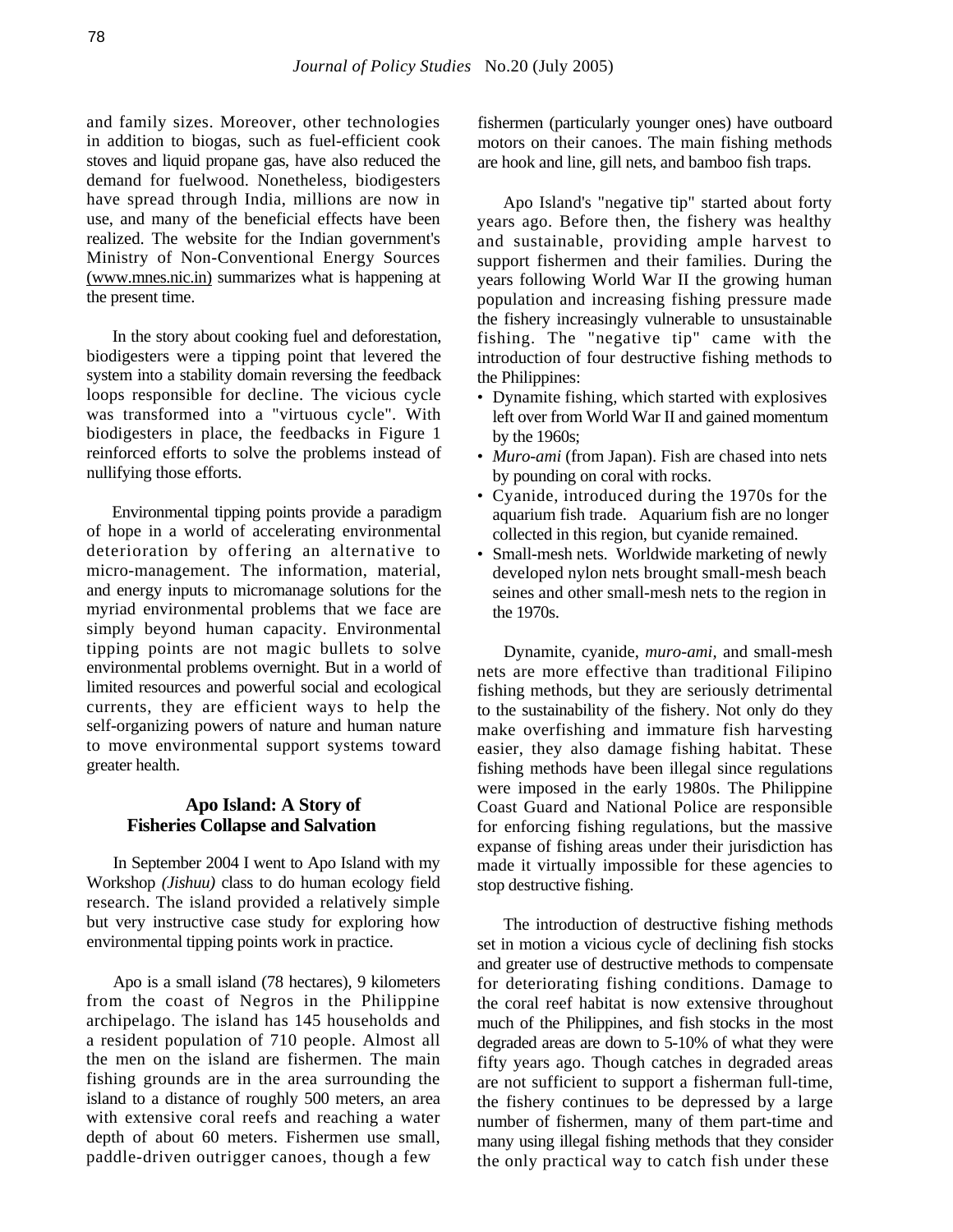conditions. The problem is exacerbated by illegal encroachment of larger commercial fishing boats with gear such as purse seines and ring nets wherever enforcement is lax and nearshore fishing conditions are good enough to make encroachment worthwhile.

The prelude to the positive tip for Apo Island began in 1974 when Dr. Angel Alcala (director of the marine laboratory at Silliman University in Dumaguete City) and Oslob municipality (Cebu) initiated a small marine sanctuary, the region's first, at uninhabited Sumilon Island (about 50 km from Apo). Dr. Alcala and some of his colleagues at Silliman University visited Apo Island In 1979 to explain how a marine sanctuary could help to reverse the decline in their fishery, a decline that had become obvious to everyone. By that time, fish stocks on the Apo Island fishing grounds had declined so much that fishermen were compelled to spend much of their time traveling as far as 10 km from the island to seek more favorable fishing conditions.

Dr. Alcala took some of the fishermen to see the marine sanctuary at Sumilon Island, which by then was teeming with fish. They were able to see how a sanctuary could serve as a nursery to stock adjacent fishing grounds, but they were not completely convinced. Marine sanctuaries were not part of Philippine fisheries tradition. After three years of dialogue between Silliman University staff and Apo Island fishermen, 14 families decided to establish a no-fishing marine sanctuary on the island. A minority of families was able to do it because the barangay captain (local government leader) supported the idea.

The positive tip for Apo Island came with actual establishment of a marine sanctuary in 1982. The fishermen selected an area along 450 meters of the island's shoreline and extending 500 meters from shore as the sanctuary site - slightly less than 10% of the fishing grounds around the island. The sanctuary area had high quality coral but few fish. It required only one person watching from the beach to ensure that no one fished inside the sanctuary. Guard duty rotated among the participating families.

Fish numbers and sizes started to increase in the sanctuary, and "spillover" of fish from the sanctuary to the surrounding marine ecosystem led to higher fish catches around the periphery, eventually to a distance of several hundred meters. In 1985 all island families decided to support the sanctuary and make it legally binding through the local municipal

government.

When the fishermen saw what happened in and around the sanctuary, they concluded that fishing restrictions over the island's entire fishing grounds should be able to increase fish stocks there as well. With technical support from a coastal resource management NGO, the fishermen set up a Marine Management Committee and formulated regulations against destructive fishing and encroachment of fishermen from other areas on their fishing grounds. They established a local "marine guard" *(bantay dagat\* consisting of village volunteers to police the fishing grounds. It was no longer necessary to guard the sanctuary per se because everyone accepted its status as a no-fishing zone. The main task of the marine guards today is to check boats that enter their fishing grounds from other areas. They do not seem to worry about Apo Island fishermen because sustainable fishing has become an integral part of the island culture.

Although available data do not allow a precise comparison of current fish stocks on the Apo Island fishing grounds with fish stocks when the sanctuary was established, the data indicate that overall catch-per-unit-effort more than tripled by the mid-1990s and has not increase much since then. However, the larger and commercially more valuable fish (e.g., surgeon fish and jacks) increased more slowly and are in fact still increasing. This scenario is confirmed by the fishermen's subjective impression of what has happened (Russ et al. 2004).

Interestingly, the total catch by island fishermen is about the same as 23 years ago when the sanctuary began. This is because the fishermen have responded to the increase in fish stocks by reducing their effort instead of catching more fish. Fishermen no longer must travel long distances to fish elsewhere. Fishing is good enough right around the island. A few hours of work each day provide food for the family and enough cash income for necessities. The fishermen worked long hours before. Now they enjoy more leisure time. If they wish, they can use some of the extra time for other income generating activities such as transporting materials or people between the island and the mainland. The most prominent reason for earning extra money is to fund higher education for their children.

The striking abundance and diversity of fish and other marine animals (e.g., turtles and sea snakes) around the island have attracted coral reef tourism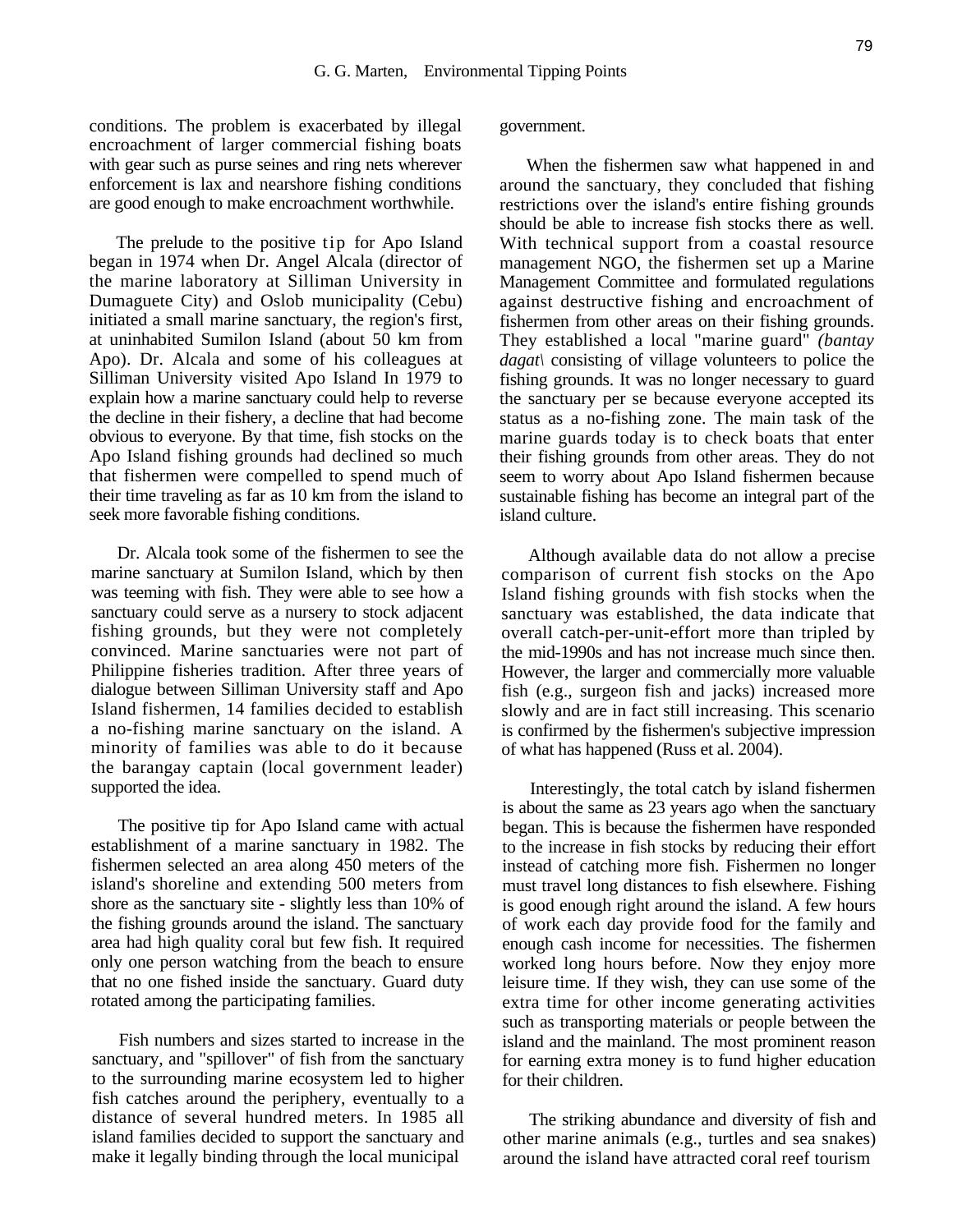(Cadiz and Calumpong 2000). The island has two small hotels and a dive shop, which employ several dozen island residents. In addition, diving tour boats come daily from the nearby mainland. A few island households take tourists as boarders, and some of the women have tourist related jobs such as catering for the hotels or hawking Apo Island T-shirts. The island government collects a snorkeling/diving fee, which has been used to finance a diesel generator that supplies electricity to every house in the island's main village during the evening. The tourist fees have also financed substantial improvements for the island's elementary school, garbage collection for disposal at a landfill on the mainland, and improvements in water supply. With help from Silliman University, the island's elementary school has developed an environmental science curriculum that provides comprehensive information about the island's marine ecosystem.

Tourist revenue has also provided family income and "scholarships" (from one of the island hotel owners) to finance more than half the island's children to attend high school on the adjacent mainland, and many continue to university. Most high school graduates return to live on the island, where the men work as fishermen. However, almost all university graduates and some of the high school graduates stay on the mainland with a job that allows them to send money to their family back on the island. A few university graduates return for professional work on the island such as elementary school teacher, and some aspire to return to contribute to the island's health services, governance, or marine ecosystem management. Remittances from family members living off-island are used mainly for private infrastructure such as house improvements. Many people who live away from the island live close enough for frequent visits to their family on the island.

Apo Island has served as a model for fishing communities on the adjacent mainlands of Negros and Cebu, The head of Apo Island's local government visits other fishing villages to explain the sanctuary, and people from other villages visit Apo to sec what it's all about. In 1994 the Apo Island example, and the fact that Dr. Alcala was Minister of Natural Resources, stimulated the Philippine government to establish a national marine sanctuary program that now has about 400 sanctuaries nationwide. Not all are functioning as well as they should, but many seem to be on the same path as Apo,

The Apo Island story is not a fairy tale. I visited Apo Island, I talked to island residents, and everyone told me the same story. They firmly believe that the sanctuary saved their island. The story is documented by scientific publications that include twenty-five years of monitoring the island fishery and ecological conditions in the sanctuary. The following publications provide an overview: Russ and Alcala (1996), Russ and Alcala (1998), Russ and Alcala (1999), Alcala (2001, p. 73-84), Maypa et al. (2002), Russ and Alcala (2004), Russ et al. (2004), Alcala et al. (2005), Raymundo and White (2005).

Apo Island is not perfect. There are personal conflicts, political factions, complaints about government, and many other things typical of human society around the world. People on the island are not particularly affluent. Houses do not have piped water. Residents must collect water from faucets strategically placed around the village. Medical services on the island are limited, though doctors can be reached with a half-hour boat ride to the mainland. Many feel that the economic benefits of tourism, which go mainly to the hotel owners, should be distributed more evenly, While participation in the national sanctuary program has reinforced the status of the Apo Island sanctuary and provided networking benefits, it also means island fishermen no longer have complete control of sanctuary management or funds that come from diving and snorkeling fees.

As tourism has increased, concern has grown about the impact of snorkeling and diving on the sanctuary and the fishery (Reboton and Calumpong (2003). The island government has instituted restrictions on the number of tourists in the sanctuary to limit damage to coral there. Fishermen have complained that divers scare fish away from where they are fishing and sometimes damage their fish traps or release fish from the traps. As a consequence, (livers are not allowed to swim within fifty meters of fishing activities and the island's prime fishing area is completely off limits to divers. Some island inhabitants are not satisfied with enforcement of these restrictions, and dialogue continues about what should be done to protect the marine ecosystem from damage by tourism.

But above all, there is a conspicuous atmosphere of well being and satisfaction with quality of life on the island. This is not because the island inhabitants are ignorant or inertial. They value their quality of life and the quality of the island's marine ecosystem,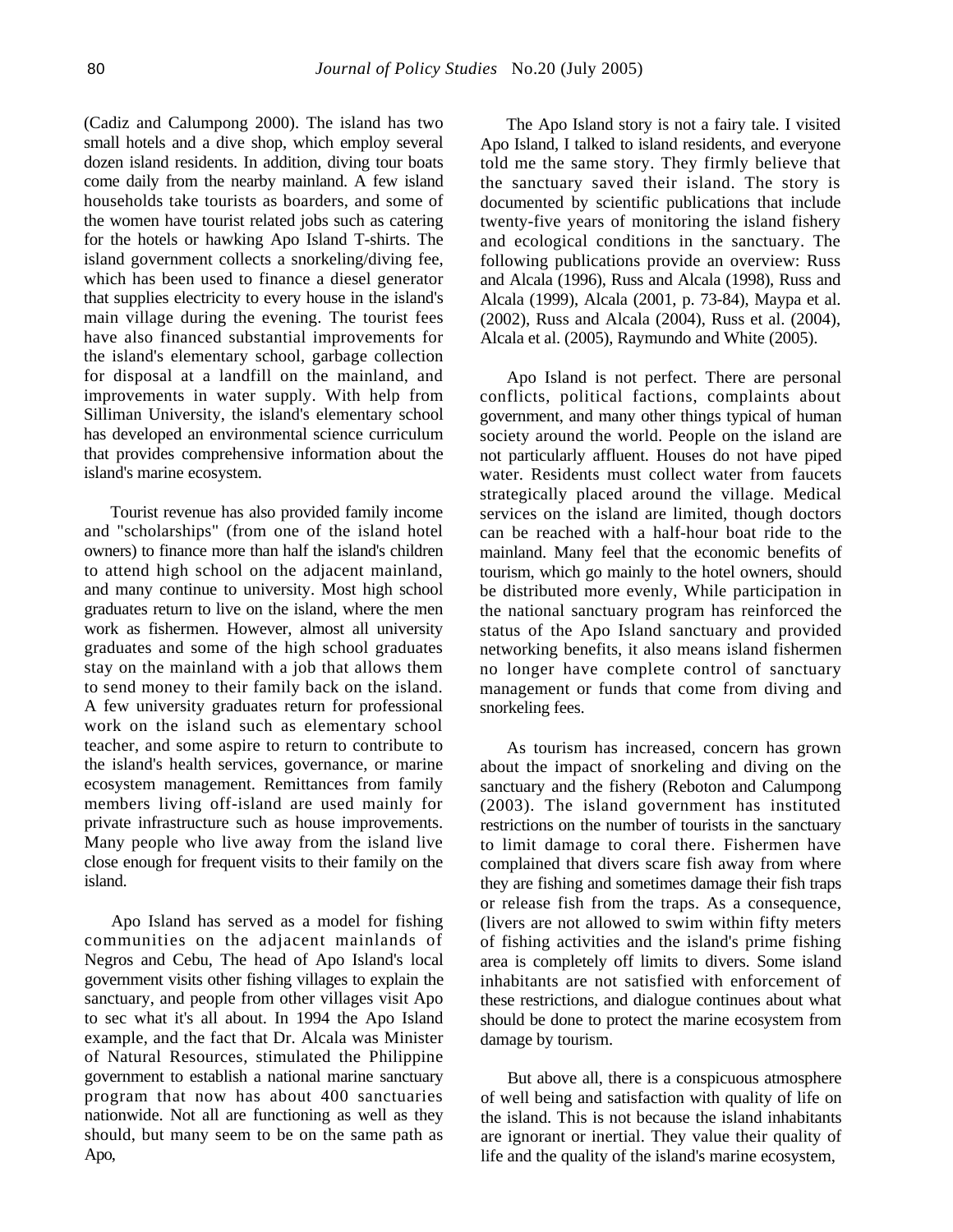and they want to keep it that way. Their experience with the sanctuary has taught them an important lesson. It is necessary to change some things by community action in order to keep other very important things the same.

Twenty years ago the island inhabitants changed the way they managed their fishing activities. Now they need to make some changes in the size of their families. Everyone agrees that the island's increasing human population is a serious threat to its future. A family planning program was initiated two years ago, and contraceptives are readily available at a small community-operated family planning center. Most families are using them. Young people, even elementary school children, readily express their intention to have a small family. Immigration of people who are not descended from Apo Island families is not allowed.

The sanctuary has changed the way that people on the island view their world. The fishermen say that before the sanctuary their strategy was to fish a place with destructive methods until it was no longer worth fishing and then move to a new place that was not yet degraded. Now they are committed to keeping one place, their island's fishing grounds, sustainable. Before, they expected government agencies responsible for enforcing fishing regulations to do so and complained when it didn't happen. Now they enforce their own regulations themselves. This spirit of local initiative has extended to developing the island's infrastructure and assuring that island children get the education they need for a decent future. Organization for fisheries management has stimulated the community to organize in other ways as well - particularly women's groups. The island has a locally operated women's credit union and a women's association for selling souvenirs to tourists.

#### **What Does the Apo Island Story Tell us about Environmental Tipping Points?**

We can draw the following interconnected conclusions about environmental tipping points from the Apo Island story:

*The central role of catalytic actions and mutually reinforcing positive feedback loops.*  Environmental tipping points cascade through and between social system and ecosystem. A small change to either system leads to larger changes in both. A positive tip generates improvements in social and ecological systems that reinforce one another to

turn both systems from deterioration to health. The catalytic action for Apo Island was establishment of the marine sanctuary, which set in motion numerous ecological and social changes. Most important was the fact that success with the sanctuary inspired local fishermen to devise and enforce regulations for their entire fishing grounds. Every round of success after that inspired the fishermen to improve the management regime even further. More fish stimulated tourism, which in turn reinforced the need for a vibrant marine ecosystem to continue attracting tourists. Tourism, the positive experience of exerting control over their destiny, and recognition as a model community for fisheries management stimulated numerous changes in the island society, setting in motion additional positive feedback loops involving island infrastructure, education, and family planning.

*Environmental tipping points are efficient because they mobilize nature and natural social processes to do the work.* The small labor input required to guard a 450-meter sanctuary allowed nature to restore the sanctuary and subsequently led to nature restoring the entire marine ecosystem over the island's fishing grounds. The Apo Island story is not about an elaborate development plan that depended on large amounts of money and unattainable management targets to achieve success. The tipping point — establishment of the sanctuary — set in motion short-term feedback loops so people could quickly see the consequences of their actions. Normal economic, social, and governmental processes took it from there.

*The central role of local community.* The marine sanctuary was an effective tipping point because it belonged to the community. Most of the important things that happened after establishing the sanctuary came from local community action. Success empowered the community by motivating people to seek out more tipping points to provide even better services from their social and ecological systems. Once in motion on a local scale, the process extended beyond the island to include dive tours from the mainland and sending their children to mainland high schools and universities. It eventually extended to national government, which served as a catalyst to disseminate the same formula for local empowerment to other fishing villages. Strong local leadership in support of the sanctuary was critical for success. Apo Island has been blessed with supportive and strong barangay captains over the years. In other situations the leadership might come from civil society.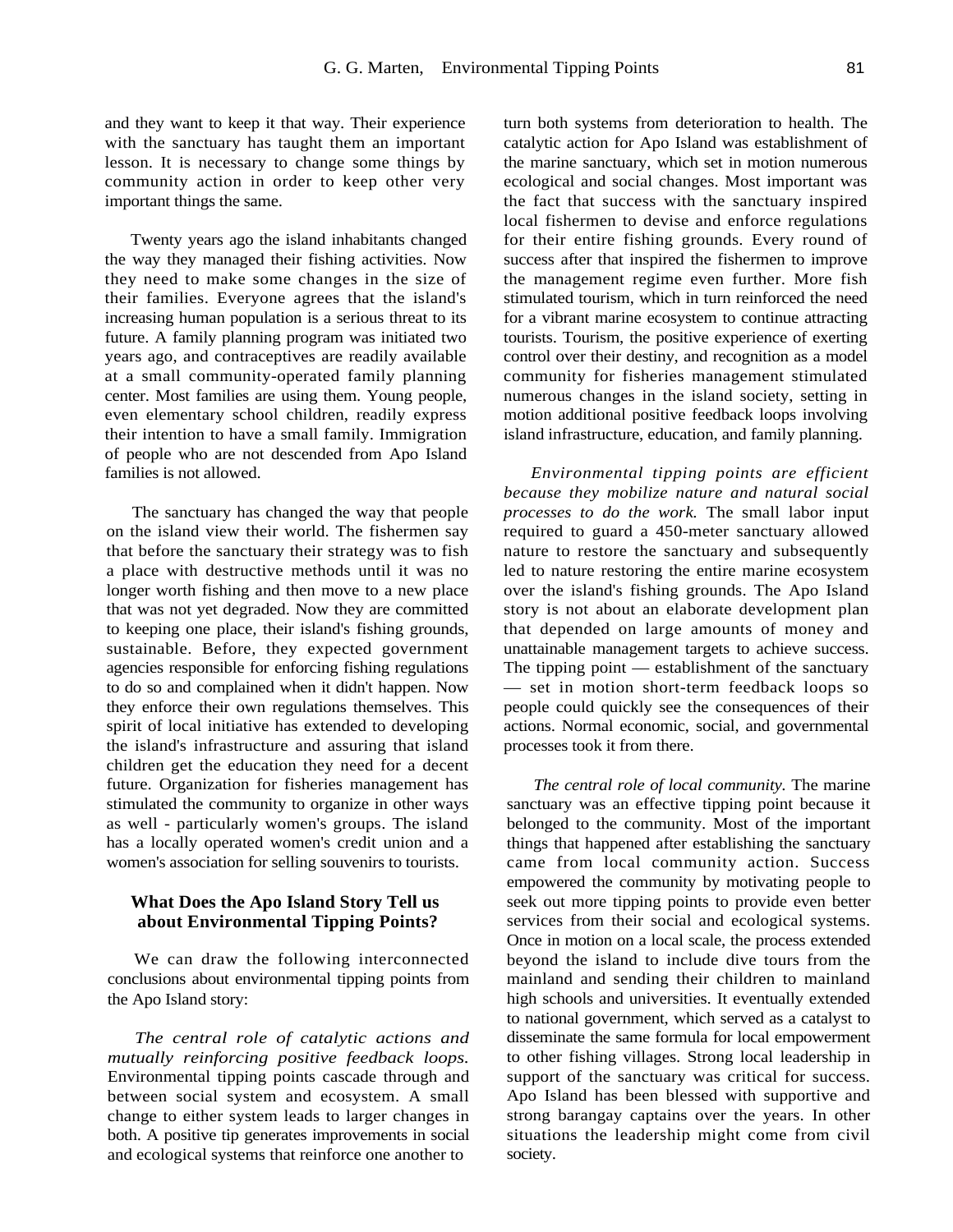*Role of outside stimulation and facilitation.*  While action at the local level is an essential feature of environmental tipping points, proactive stimulation and facilitation from outside the local community is often essential to set community action in motion and realize the cascade of effects that turns change in a better direction. Three years of dialogue and stimulation from Silliman University were necessary before local fishermen decided to try a sanctuary in 1982, Facilitation by a Philippine NGO with financial support from the United States played a crucial role in developing a sound management program for the island's entire fishing grounds in 1985, Island residents were highly motivated to have a family planning program, and a Philippine NGO with international funding helped to make it happen.

*Environmental tipping points generate symbols that reinforce the tip.* They create community spaces, shared community "stories", or other means that symbolize the "tip" and mobilize community action to carry it forward. The sanctuary is a sacred site for Apo Island inhabitants. It forms the centerpiece of a shared story of pride and achievement. It is unthinkable to violate the sanctuary or what it represents.

*Significance of the demonstration effect.*  Demonstration stimulates, sustains, and expands the process. The fourteen families that started the Apo Island sanctuary would not have done it if they had not seen the sanctuary at Sumilon Island. They would not have persisted in guarding their sanctuary, and the other families on the island would not have joined them to manage the entire fishing grounds, if the sanctuary did not show rapid results. The success at Apo motivated other fishing communities to give it a try.

*Environmental tipping points are co-adaptive.*  They help social system and ecosystem to fit together, functioning as a sustainable whole. As the Apo Island experience progressed, perceptions, values, knowledge, technology, social organization, and social institutions all changed in a way that enhanced the sustainability of the marine ecosystem for fishing and tourism. Simultaneously, the marine ecosystem changed through human action and natural ecological processes to fit the new character of the island's social system. The changes also enhanced the coadaption and integration of different parts of the marine ecosystem. The sanctuary contributed to the ecological health of the adjacent fishing grounds, and the implementation of sustainable fishing practices

on the fishing grounds enhanced the quality of the sanctuary. The two together - sanctuary and fishing grounds - function as a co-adapted and sustainable whole.

*Effective environmental tipping points enhance resilience.* We can consider "resilience" to be the ability to continue functioning in the same stability domain, with the same mutually reinforcing processes and structures, despite intermittent and sometimes severe external disturbance. Environmental tipping points contribute most effectively to sustainability when they move a social-ecological system into a stability domain that is not only sustainable but also resilient. Spin-offs from the sanctuary such as alternative incomes, marine ecology in the elementary school, access to higher education, the formation of women's associations, and general strengthening of community solidarity and organization reinforce the ability of the island community to maintain a healthy and sustainable fishery and marine ecosystem in the face of unknown future challenges.

*Environmental tipping points use social and ecological diversity as a resource.* Apo Island fishermen would not have thought to start a sanctuary unless Silliman University staff brought the idea to them. The university was a source of social diversity that helped the fishermen to consider a greater array of strategies for dealing with the decline in their fishery. The marine sanctuary's ecological diversity served as a stocking source for the surrounding fishing grounds, helping to maintain their ecological health and commercial value. Heavily exploited species of fish or other marine animals such as giant clams can disappear completely from fishing grounds without a sanctuary.

*Environmental tipping points use social and ecological memory as a resource.* Apo Island was able to return to traditional fishing methods such as hook and line, fish traps, and large-mesh nets because social memory told the fishermen that these methods were sustainable and the fishermen knew how to use them effectively. Ecological memory was responsible for how rapidly the marine ecosystem and fish populations in the sanctuary responded to protection. The strong adaptation of the region's marine plants and animals to the local environment and to each other gave them the ability to quickly assemble a functional and sustainable ecosystem.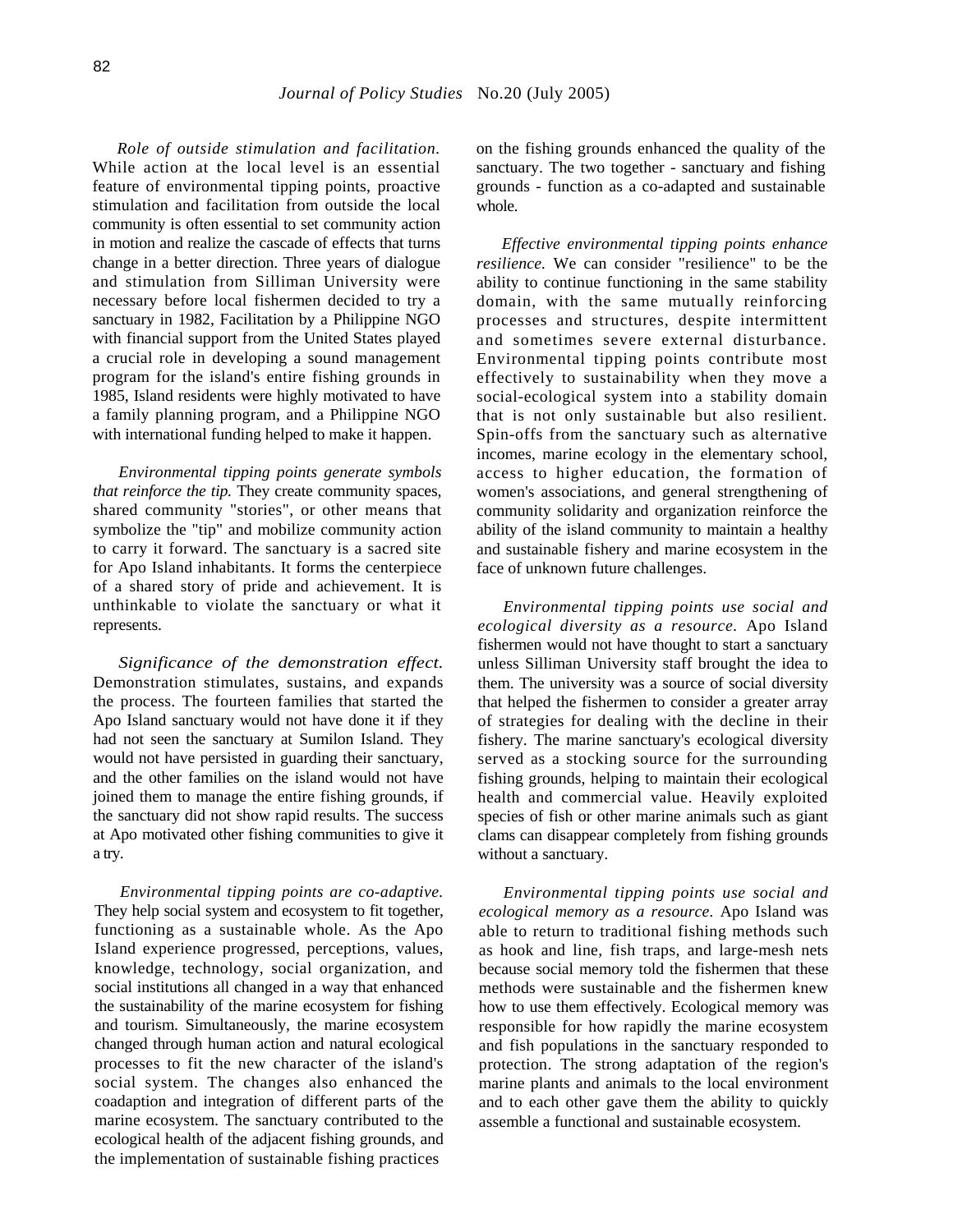#### **Deforestation and Reforestation in Japan**

Japan had a serious deforestation problem 300 years ago, a consequence of unsustainable forest use that had been building up for a long time (Totman 1989). As long ago as 600-850 AD, construction booms in Nara and Heian, along with demands of the ruling elite for timber to supply armies and build castles and religious monuments, had caused serious deforestation in the Kinai region. Forest use was "exploitative". Timber and other forest products where taken without regard to replenishing the supply.

Villagers throughout Japan had depended for many centuries on a variety of non-timber forest products essential to their survival. Most important were:

- A clean and reliable water supply for rice field irrigation and household use.
- Fuelwood and charcoal for domestic cooking and heating.
- Leaf litter and grass that villagers applied to their fields as organic fertilizer. One hectare of agricultural field required five to ten hectares of forest to keep it going. Grass from the forest also provided fodder for livestock.

Exploitative use of forests worked as long as Japan's population was small. The rulers' demands for timber sometimes led to severe local deforestation, but they were always able to shift the logging to new areas with "old growth" forests that contained an abundance of large trees for high quality lumber. Logging for timber demands of the elite often suited villagers because it opened up land for agriculture while also creating secondary forest, which was the best vegetation for providing organic fertilizer, fuel, fodder, and other forest products for subsistence.

The situation started to change around 1570. By then, Japan's population had increased to ten million people, and villagers' needs for subsistence forest products had increased correspondingly. Large-scale military conflict during the 1500s required large quantities of timber for the armies. With the advent of the Tokugawa shogunate and peace, followed by rapid growth of cities and monumental construction projects for castles, temples, and shrines, logging increased during the 1600s to a scale never before experienced in Japan. Conflict between villagers and rulers over the use of forest lands - subsistence products for the villagers vs. timber for the rulers

- became more intense. By 1670 the population had increased to nearly thirty million, and with the exception of Hokkaido, the old growth forests had been completely logged. The supply of timber and other forest products was running out. Soil erosion, floods, landslides, and barren lands *(genya)* were becoming ever more common. Japan was headed for ecological disaster.

Japan responded to this environmental challenge with a "positive tip" from unsustainable to sustainable forest use that began around 1670 (Totman 1989). Although the details were completely different from the Apo Island story, the general form of the "positive tip" was the same: the central role of catalytic actions and mutually reinforcing positive feedback loops, local community, outside stimulation and facilitation, letting nature and natural social processes do the work, demonstration effects, social/ecological coadaptation, and using social/ecological diversity and memory as resources. It is difficult to single out the initial tipping point with certainty, but it seems to have derived from the centuries-old tradition of cooperation among villagers for protection against bandits, allotting rice fields and irrigation water, and storing rice. Until then, village cooperation had not extended to forest management, but villages started responding to the forest crisis by refining the management of *satoyama* secondary forests for subsistence needs (McKean 1982, 1986), and for the first time, planting *sugi* and *hinoki* plantations to help satisfy timber demands of the rulers.

The advent of tree plantations stimulated a need for silvicultural technology to plant and care for the trees, a technology that until that time existed only in rudimentary form. Local woodsmen, agronomists, and government forest officials developed new techniques for producing *sugi* and *hinoki* seed, planting *sugi* cuttings, thinning and pruning the plantations, and providing other care to ensure the healthy growth of *sugi* and *hinoki* necessary for high-quality timber. Itinerant scholars wrote silviculture manuals, and silviculture "missionaries" traveled around the country, spreading the new technology from village to village. The creation of managed tree plantations stimulated new social institutions for the ruling elite and villagers to cooperate on timber production in a way that provided villagers incentives to produce timber: *yamawari* (dividing use rights of village forest land among families), *nenkiyama* (long term leases of forest land to villagers by the government), and *buwakibayashi* (villagers producing timber on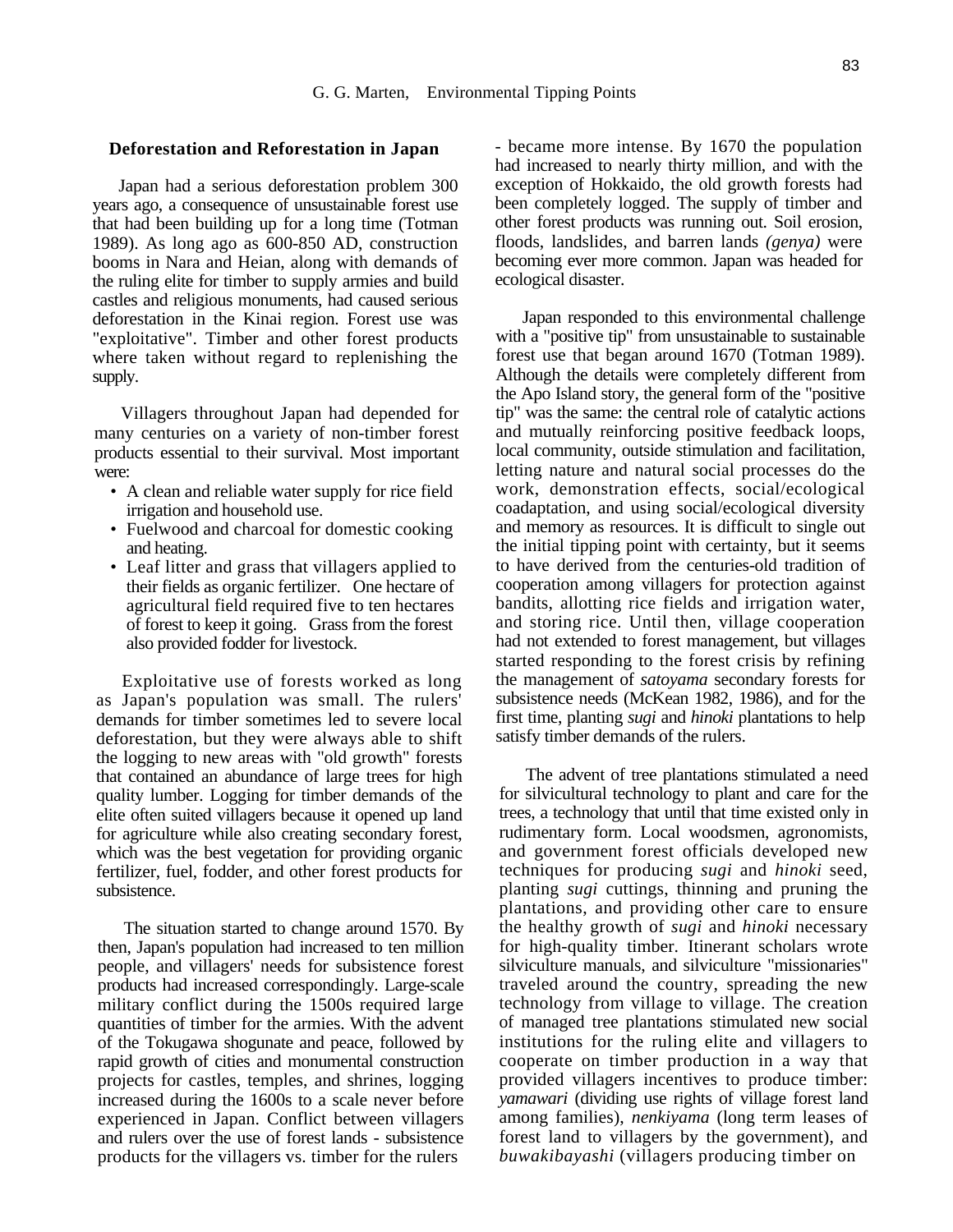government land and sharing the harvest with the government).

Managed forestry continued to develop and expand in conjunction with a "virtuous cycle" of mutually reinforcing silvicultural improvements, social institutions for forest land use, and timber marketing institutions. The "positive tip" that began with extending village cooperation to managing forests lands had stimulated a series of mutually reinforcing changes that slowed down deforestation and eventually led to the reforestation of Japan, The deforestation was severe and reforestation took a long time, reaching completion in the 1920s (Totman 1993, 1995),

Japan's forest story has continued with new twists and turns since then. There was substantial deforestation during World War II, followed by intensive reforestation during the 1950s to 1970s. The reforestation emphasized *sugi* and *hinoki*  plantations, even cutting natural forest to make plantations, Japan's switch to imported wood, fossil-fuel energy, and chemical fertilizers for agriculture, in full swing by the 1980s, eliminated the demand for forest products from *satoyama*  secondary forest and greatly reduced the demand for *sugi* and *hinoki.* There was no longer an incentive to continue managing the secondary forest, which is now undergoing natural ecological succession and the loss of many plant species adapted to the open and well-lighted environment of managed forests. Many *sugi* and *hinoki* plantations have fallen into neglect because the thinning, pruning, and other care necessary to produce high quality timber do not seem worth the effort.

This story of forestry in Japan is not intended to be authoritative or complete. The evolution of Japanese forests during the past three centuries has been complex, and I am no expert. The main point of my story is that Japan adapted to a deforestation crisis in the late 1600s by changing from unsustainable forest exploitation to managed and sustainable forestry. Adaptation featured a tipping point that turned the nation from ecological disaster toward ecological health, restoring a natural resource base that put Japan in a strong position for its economic development during the Twentieth Century.

Numerous other societies, past and present, have not been so fortunate. Past civilizations with a deforestation crisis collapsed if they did not make

the change from unsustainable forest exploitation to sustainable forestry (Diamond 2004). There are also numerous places in the world today that are suffering because they did not make that change. Particularly tragic examples are Haiti, which is trapped in inescapable poverty due to deforested, eroded, and unproductive landscapes; and North Korea, where deforestation, floods, and resulting crop damage have been responsible for famine in recent years.

## **How about Japan Today?**

The character of Japan's landscape has headed in a new direction since World War II. Before the war, forests were abundant, and urban areas were a patchwork of houses and commercial buildings with agriculture and other green space. Although Japan was dependent on natural resource imports for industry, it was relatively self-sufficient for food and household energy. The conclusion of World War II tipped Japan into a new stability domain that has profoundly changed nearly every aspect of the society and its environment.

Japan's main environmental concern during the 1960s and 1970s was air and water pollution, which included high-profile health impacts such as *minamata* (mercury poisoning) and *itai-itai*  (cadmium poisoning), Japan has reduced pollution substantially in recent years, but land use changes associated with urban expansion have accelerated in ways that could be far more significant for Japan's long-term ecological security. Japan still has a highly forested landscape, but nearly 1% of the forest is lost to urban expansion each year. Moreover, Japan has the smallest amount of agriculturally suitable land per-capita of any nation in the world, and the amount of land that can be used for agriculture continues to diminish as agricultural land is covered by urban construction. The pattern of the urban landscape is also changing. A diverse landscape mosaic is being replaced by cities with little green space.

These changes are fuelling positive feedback loops that accelerate a decline in Japan's ecological security. Less green space means less opportunity for outdoor recreation and less community space for many neighborhoods. This reduces the community solidarity necessary to address local social and environmental issues effectively. In addition, many children do not live close enough to parks or other green areas for the kind of spontaneous play and exploration of nature enjoyed by their parents, grandparents, and all who came before them. Even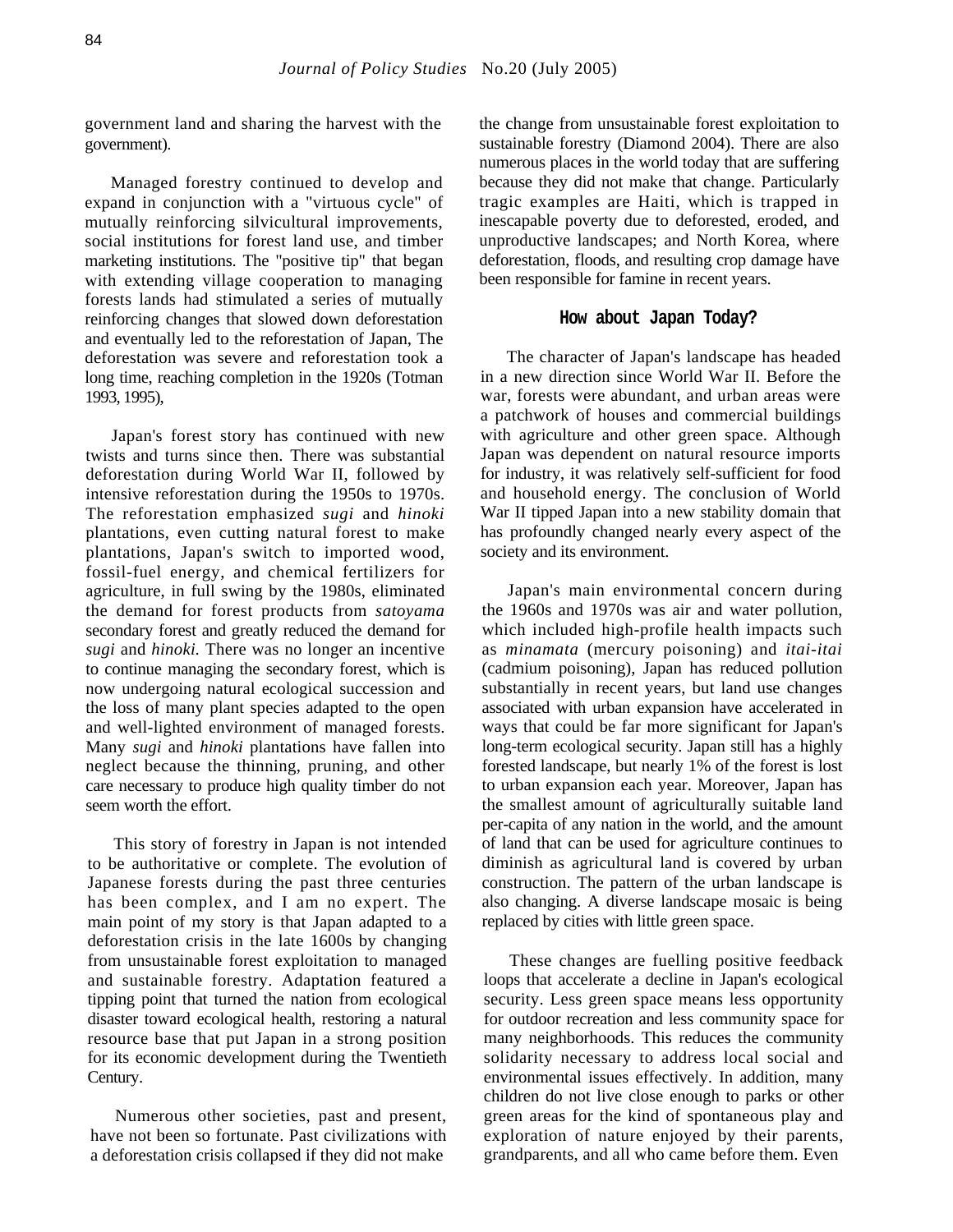many children who live close to natural areas are imbedded in an indoor life of *juku,* television, and video games. Lacking outdoor play and exploration, children are growing up to be adults without the emotional connection to nature and without the direct knowledge of their environmental support system so central to maintaining ecological security and sustainability in the past.

At the same time, the environmental support system for urban society is becoming increasingly dispersed around a "globalizing" world. No one knows where all the material goods they consume come from, to say nothing of environmental sustainability in the places of origin. The environmental support system for urban societies is remote and unknown. Sustaining that support system is not an integral concern for modern consumers.

Japan's population quadrupled during the past century, making an already overpopulated nation even more overpopulated. The strength of the Japanese economy in recent decades has allowed it to compensate for overpopulation by importing food, energy, and other natural resources, but Japan has become alarmingly dependent on imports to provide even the basic necessities of life. This strategy is not resilient to possible decline in the future supply of those imports.

For Japan's ecological security, citizens and officials at all levels of government should be engaged in public dialogue about the current status of Japan's environmental support system and where it is headed. The dialogue should address:

- What elements of quality of life and the environment are most valued?
- What is the vision for the future? What quality of life and environmental quality do people desire for the future?
- How does the present situation compare with the vision?
- How are quality of life and environmental quality changing? How does the change fit with the vision?
- What are driving forces for the changes?
- How can we make the human-environment system more resilient, so quality of life and environmental quality do not deteriorate?
- What are the tipping points (i.e., catalytic actions generating mutually reinforcing feedback loops) for "positive tips" to move the human-environment system into a stability domain that will propel change in a better direction?

#### **Conclusions**

Environmental tipping points are a conceptual tool — a lens for perceiving how human-environment systems change - that can strengthen our adaptive capacity to deal with environmental challenges. Environmental tipping points can help to comprehend why some environmental problems are so difficult to solve. Most important, environmental tipping points can help to identify actions for stopping environmental deterioration, turning things around toward greater environmental health.

Environmental tipping points can help to understand and generalize ecological success stories in a way that clarifies the core reasons for their success. Nearly one hundred case studies of environmental tipping point success stories from around the world can be found at the environmental tipping points website: www.ecoti ppingpoints.org. They embrace a broad spectrum of human-environment systems and an equally broad spectrum of environmental problems, services, and settings ranging from deforestation, desertification, pollution, urban sprawl and urban decay to watersheds, coastal zones, agriculture, fisheries, biodiversity conservation, urban parks and community gardens, water supply, energy, and disease control.

From stories around the world, we have begun to learn essential characteristics of environmental tipping points and how they work. As we examine more cases through this lens, we will refine our understanding, clarifying how to recognize environmental tipping points and act upon them to create more success stories. At the same time, dissemination of an environmental tipping points perspective to the public can contribute to a more functional public paradigm and more productive public discourse for achieving ecological security and sustainability.

#### **Acknowledgments**

I wish to thank Soichi Endo and Akihiro Amano for their seminal roles in establishing human ecology as a major theme at the School of Policy Studies and creating an inspiring academic atmosphere for my work. I first became aware of the "tipping point" phrase when Mary Smith brought Malcolm Gladwell's book *The Tipping Point* to my attention. The inspiration for "environmental tipping points" arose from conversations with journalist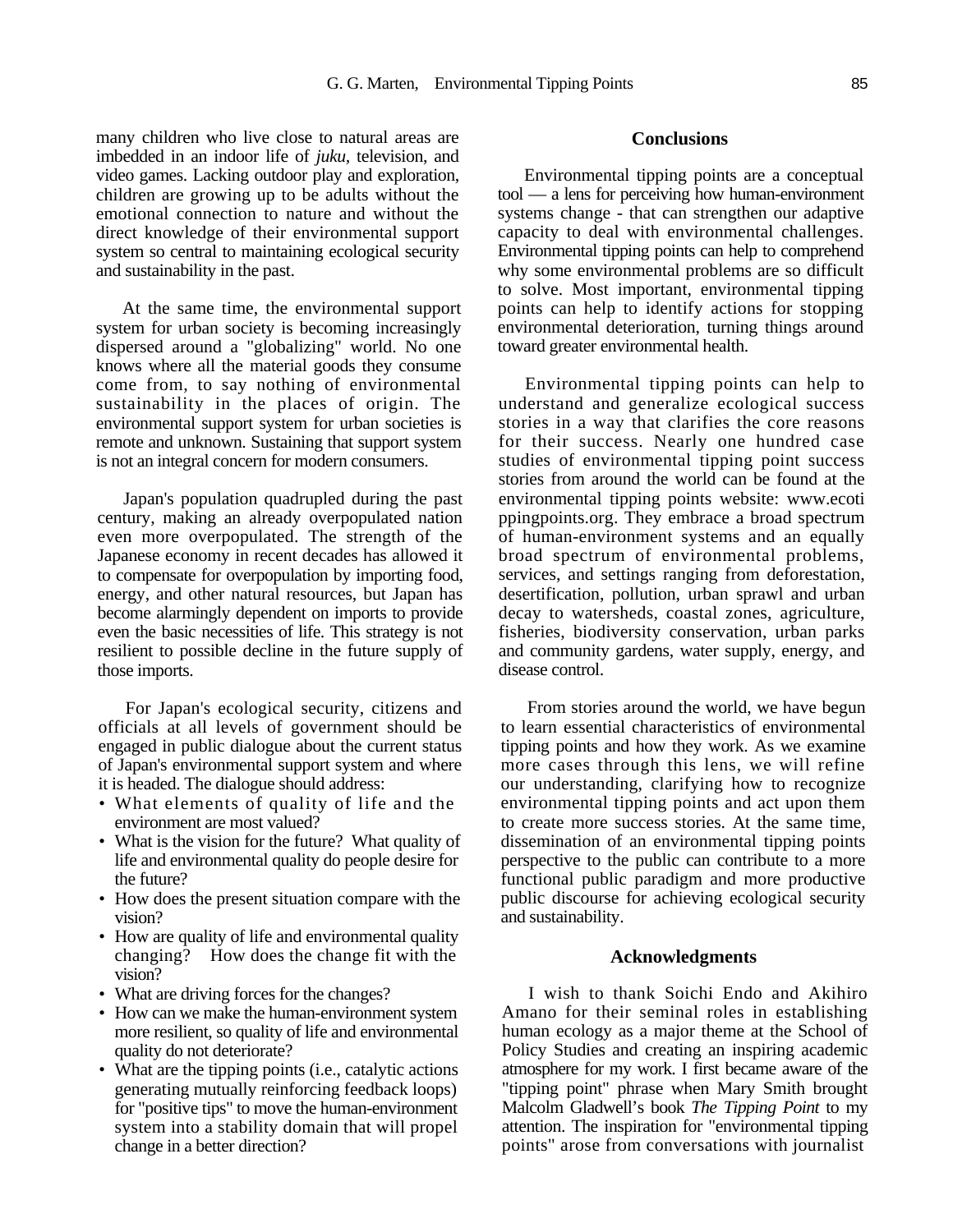Steve Brooks about how to make the non-linear systems concepts in my textbook *Human Ecology: Basic Concepts for Sustainable Development*  (Marten 2001) accessible and usable for the general public. Subsequent definition of "environmental tipping points" as a way to understand and learn from environmental success stories grew out of discussions with Steve Brooks and Amanda Suutari. S.N. Srinivas (The Energy and Resources Institute, Bangalore) provided an update on what has happened with biodigesters for cooking fuel in India. Angel Alcala, Alan White. Laurie Raymundo, Aileen Maypa, and Mario Pascobello provided information for the Apo Island story. Portia Nillos helped in numerous ways during my visit to Apo Island. Conrad Totman graciously answered many questions about his book *The Green Archipelago: Forestry in Pre-Industrial Japan* (Totman 1989) and Japan's transition from exploitative to regenerative forestry. Discussions with Shuichi Sekimoto have helped to explore the application of human ecology to sustainable development in the Japanese setting. Financial support for the research was provided by a Special Research Grant from Kwansei Gakuin University.

#### **References**

- Alcala, Angel C. 2001. *Marine Reserves in the Philippines: Historical Development, Effects and Influence on Marine Conservation Policy.* Bookmark, Makati City, Philippines.
- Alcala, Angel C., Garry R. Russ, Aileen P. Maypa, and Hikonida. P. Calumpong, 2005. A long-term, spatially replicated experimental test of the effect of marine reserves on local fish yields. *Canadian Journal of Fisheries and Aquatic Sciences* 62:98-108.
- Barnett, Jon. 2001. *The Meaning of Environmental Security : Ecological Politics and Policy in the New Security Era.* Zed Books, London.
- Cadiz, Pablina L. and Hilconida P. Calumpong. 2000. Analysis of revenues from ecotourism in Apo Island, Negros Oriental, Philippines. *Proceedings of 9lh International Coral Reef Symposium,* Bali, Indonesia 23-27 October 2000, Volume 2, p. 771-774.
- Dalby, Simon. 2002. *Environmental Security.* University of Minnesota Press, Minneapolis.
- Degeest, Theresa M, and Dennis C. Pirages. 2003. *Ecological Security: An Evolutionary Perspective on Globalization.* Rowman & Littlefield, Lanham. Maryland.
- Diamond, Jarod. 2004. *Collapse: How Societies Choose to Fail or Succeed,* Viking, New York.
- Foster, Gregory D. 2005. A new paradigm for human security. *WorldWatch* 18:36-46,
- Gladwell, Malcolm. 2000. *The Tipping Point: How Little Things Can Make a Big Difference.* Little, Brown, and Company, Boston.
- Grodzins, Morton. 1957. Metropolitan segregation. *Scientific American* 197(4):33-4I .
- Homer-Dixon, Thomas. 1999. *Environment, Scarcity, and Violence.* Princeton University Press, Princeton.
- Maypa, Aileen P., Garry R. Russ, Angel C. Alcala, and Hilconida P. Calumpong. 2002. Long-term trends in yield and catch rates of the coral reef fishery at Apo Island, central Philippines. *Marine Freshwater Research* 53:207-213.
- Marten, Gerald G. 2001. *Human Ecology: Basic Concepts for Sustainable Development.* Earthscan Publications, London.
- Marten, Gerald G., Shuichi Sekimoto, and Akihiro Amano. 2005.ヒューマン・エコロジー入門:"持続可能な発展のためのニュ ー・パラダイム

*[Introduction to Human Ecology: A New Paradigm for Sustainable Development.* Yuhikaku Publishing Company. Tokyo.]

- McKean, Margaret A. 1982. The Japanese experience with scarcity: management of traditional common lands. *Environmental Review* 6:63-88.
- McKean, Margaret A. 1986. Management of traditional common lands *(Iriaichi)* in Japan. In *Proceedings of the Conference on Common Property Resource Management, National Research Council,* p. 533-589. National Academy Press, Washington, DC.